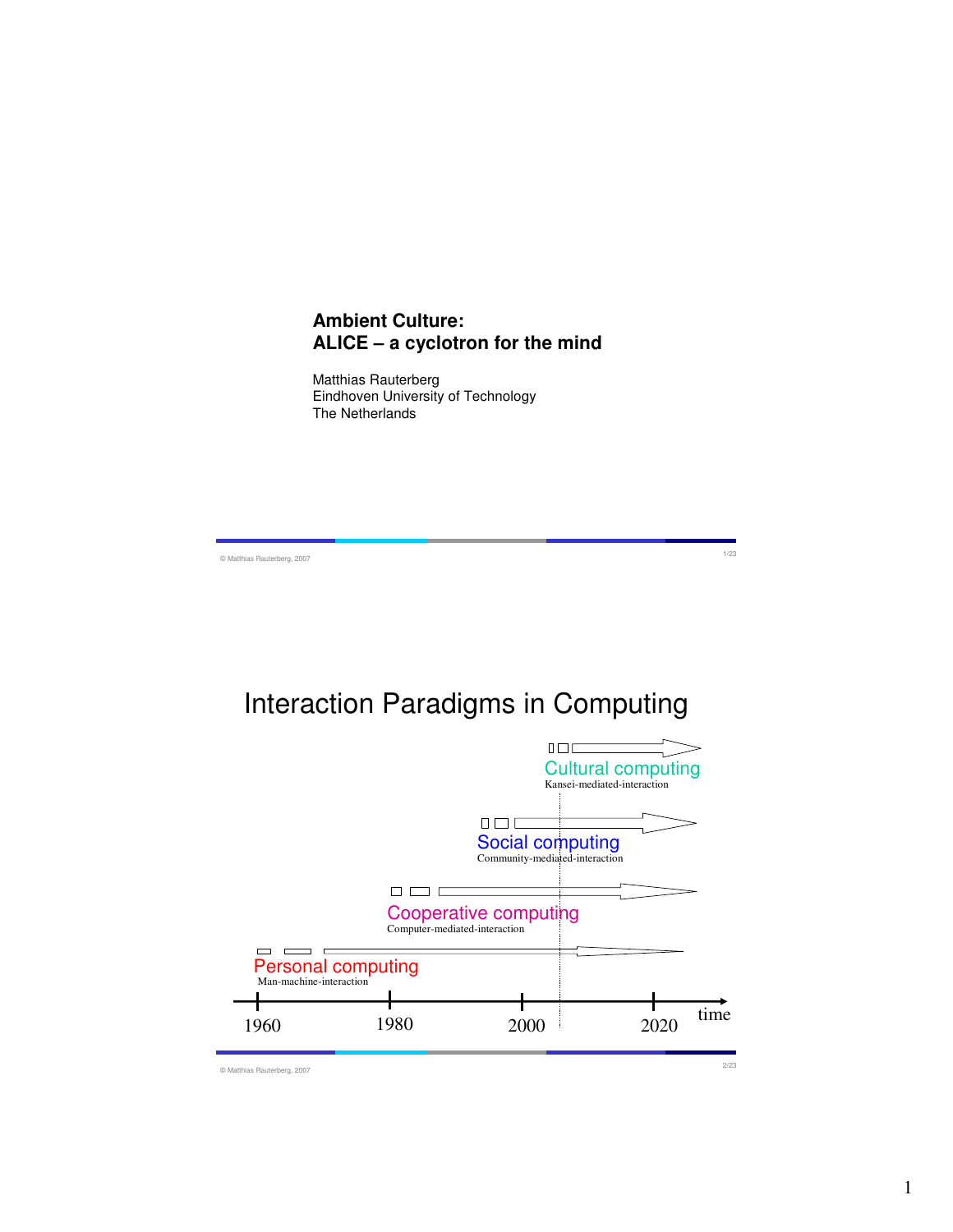# What is Culture?

Culture is the integration pattern of human behavior that includes

- attitudes,
- norms,
- values,
- beliefs,
- actions,
- communications and
- institutions of a race, ethnic, religious and/or social group.

The word culture comes from the Latin root *colere* (to inhabit, to cultivate, or to honor). In general, it refers to human *activity*; different definitions of culture reflect different theories for understanding, or criteria for valuing, human activity. Anthropologists use the term to refer to the universal human capacity to classify experiences, and to encode and communicate them symbolically. They regard this capacity as a defining feature of the genus Homo.

© Matthias Rauterberg, 2007 3/23

Culture on different layers



© Matthias Rauterberg, 2007 4/23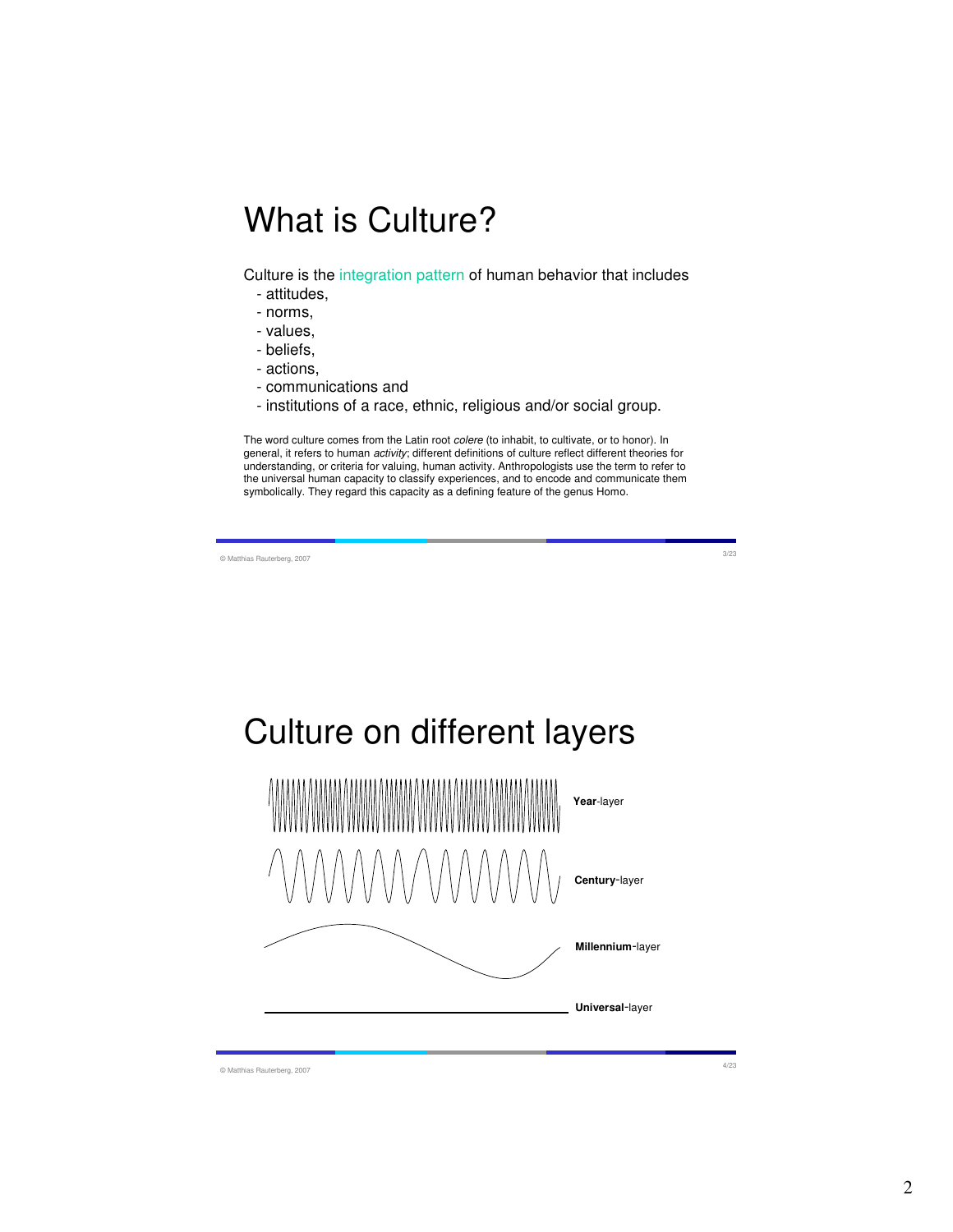### Cultural Computing: Kansei mediation



Nakatsu R., Rauterberg M., Salem B. (2006). Forms and theories of communication: from multimedia to Kansei mediation. Multimedia Systems, 11(3), 304-312

© Matthias Rauterberg, 2007 5/23

**First Dogma Attack**: discovery of the hidden part of mind



In 1932 the discoveries of **Sigmund Freud** about the unconscious in particular were

revolutionary. His treatment of neuroses allowed inspection of a "hidden" part of the mind. Freud divided the mind into two parts: the preconscious

(ideas and memories capable of becoming conscious), and the unconscious (desires, impulses, and wishes of a mostly sexual and sometimes destructive nature).

All human thought is partly a conflict between the preconscious and unconscious, and partly a compromise to pursue pleasure whilst avoiding danger and dealing with the realities of life.



© Matthias Rauterberg, 2007 6/23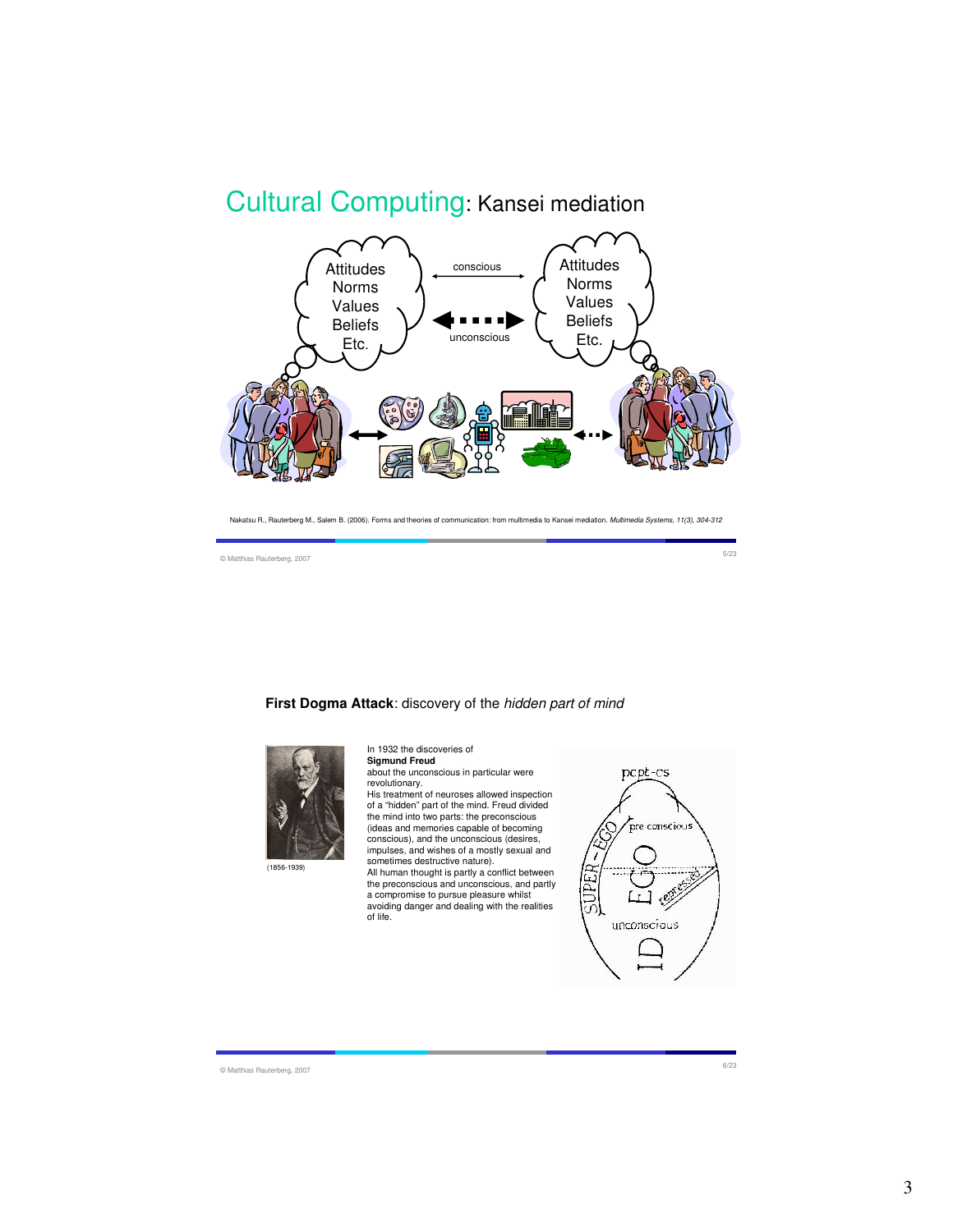#### **Second Dogma Attack**: discovery of the collective unconscious



#### After 1910 the discoveries of

**Carl Gustav Jung** about the collective unconscious and the related archetypes were challenging. Jung dreamt a great deal about the dead, the land of the dead, and the rising of the dead. These represented the unconscious itself -- not the "little" personal unconscious that Freud made such a big deal out of, but a new *collective*<br>*unconscious* of humanity itself, an unconscious that could contain all the dead, not just our personal ghosts. Jung began to see the mentally ill as people who are haunted by these ghosts, in an age where no-one is supposed to even believe in them. If we could only recapture our mythologies, we would understand these ghosts, become comfortable with the dead, and heal our mental illnesses.



© Matthias Rauterberg, 2007 7/23

**Third Dogma Attack**: fields beyond energy and matter



Most notably, the theory about morphogenetic fields of **Rupert Sheldrake** in 1981 reveal a substantial change in the way how we should look at reality.

He developed the idea of *morphogenetic fields*, and has researched and<br>written on topics such as animal and plant development and behavior, telepathy, perception and metaphysics. For example, Sheldrake began working in the 1990s on the alleged telepathic powers of animals, which he<br>thinks could be explained by *morphic resonance* between two brains.



(video, 4:03)



**Reference**: Sheldrake, R. (1981). A New Science of Life: The Hypothesis of Formative Causation.

© Matthias Rauterberg, 2007 8/23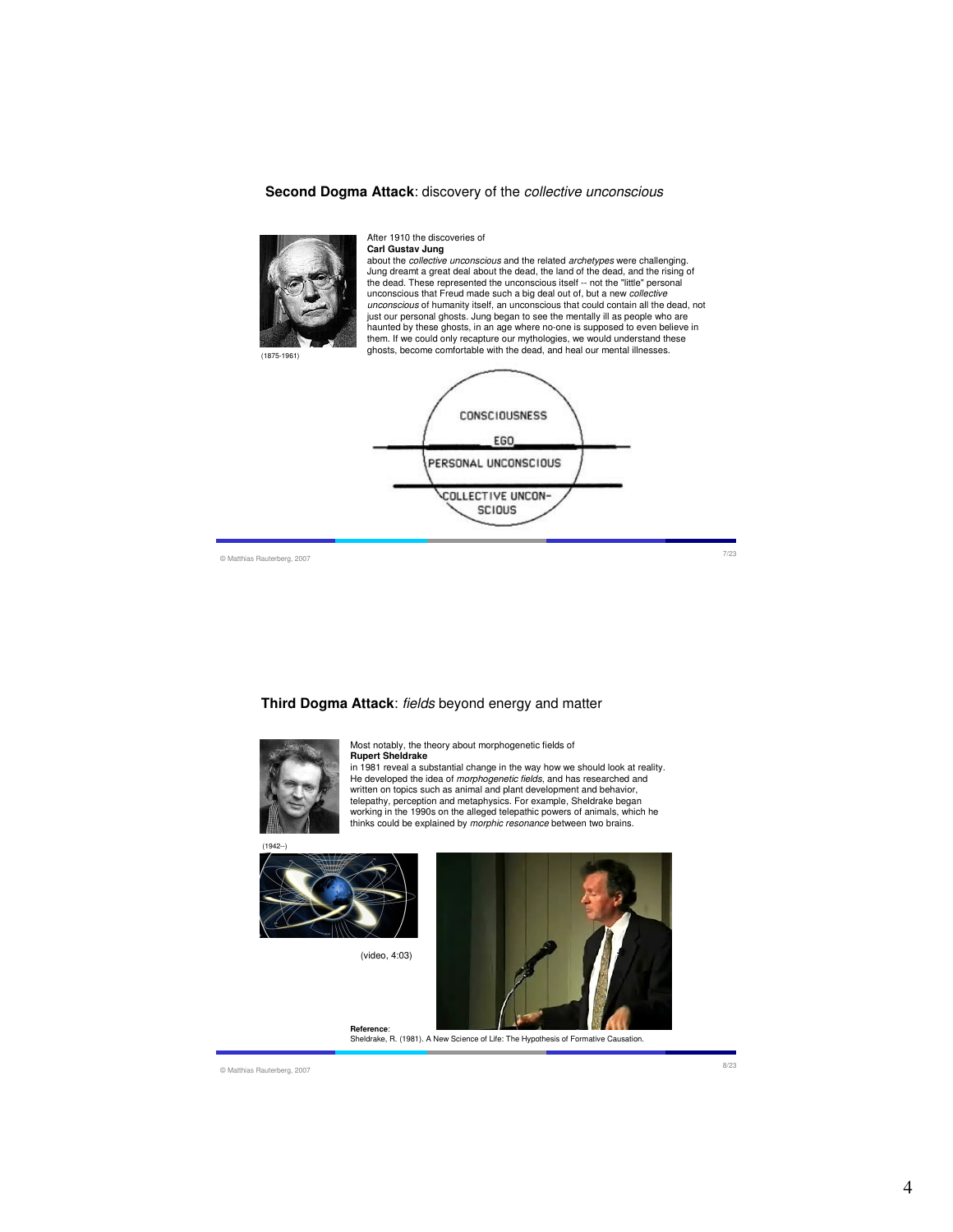## Global Consciousness Project



© Matthias Rauterberg, 2007 9/23

### Cultural Computing: the collective unconscious



© Matthias Rauterberg, 2007 10/23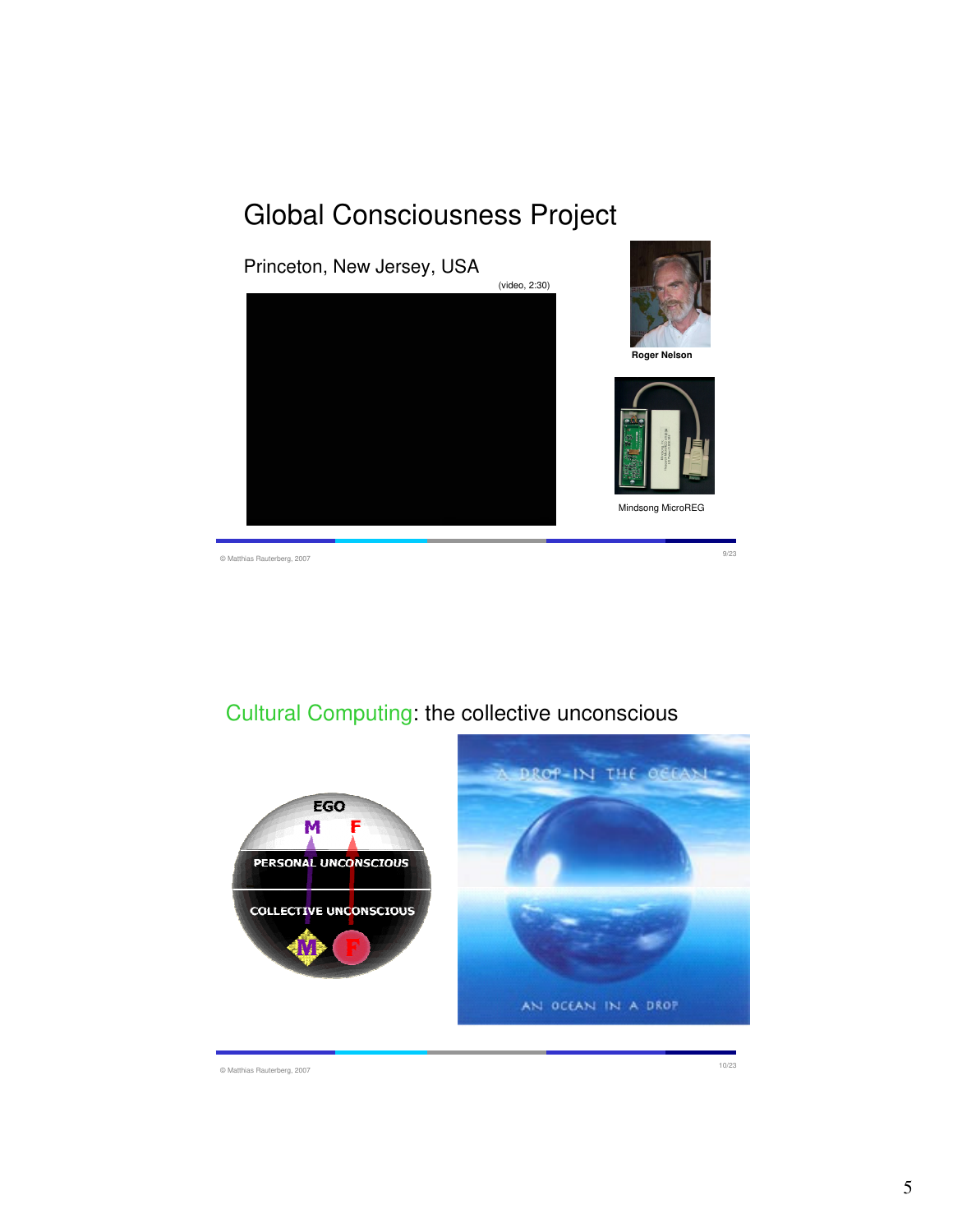## Culture: the East



© Matthias Rauterberg, 2007 11/23